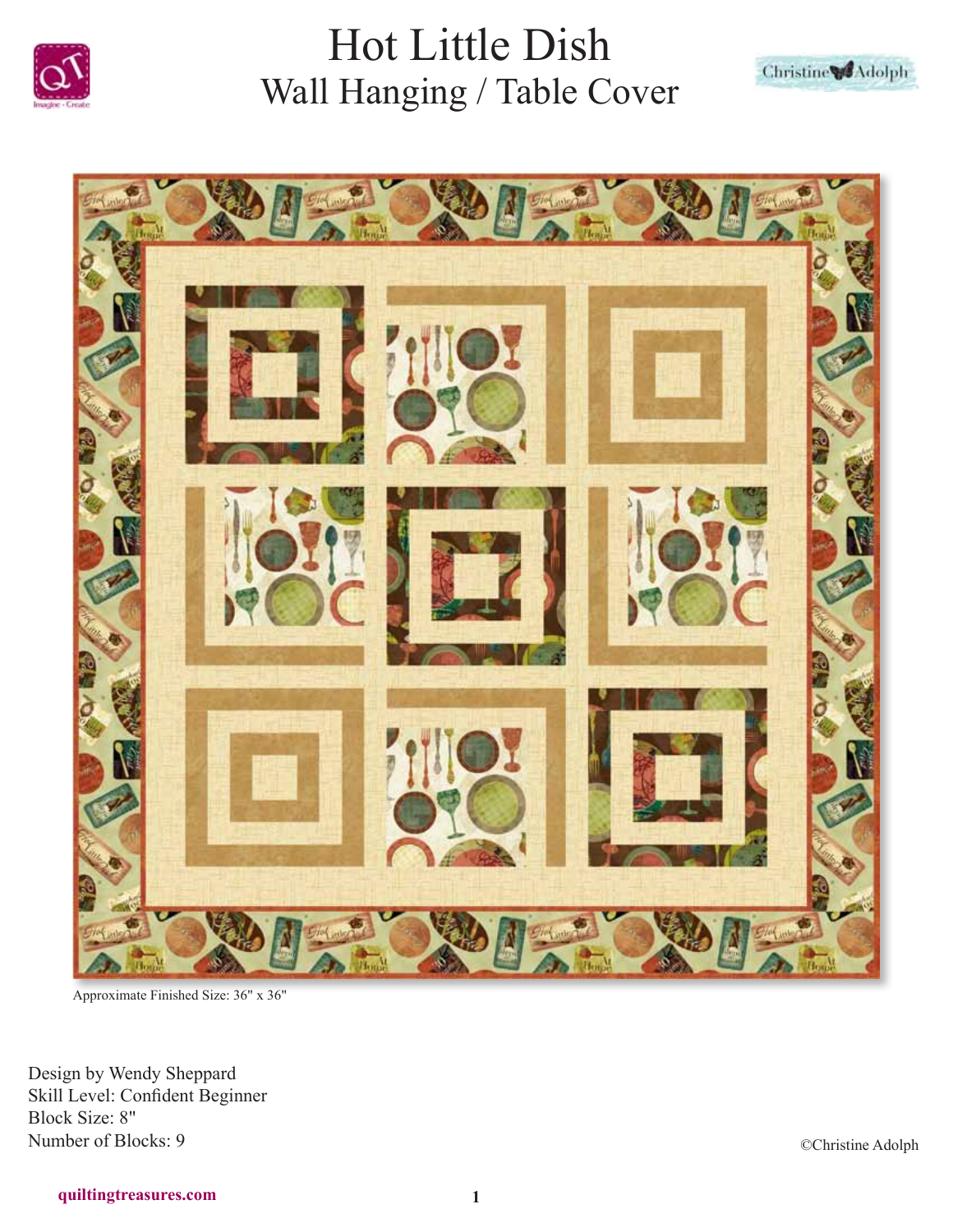







22542 AE Quilting Temptations



23484 A 23484 E 23485 H



22542 T Quilting Temptations also binding





23078 EA Matrix

### **WALL HANGING FABRIC REQUIREMENTS**

| Design                                                   | Yards         |
|----------------------------------------------------------|---------------|
| 23484 A                                                  | $\frac{1}{4}$ |
| 23484 E                                                  | $\frac{1}{4}$ |
| 23485 H                                                  | $\frac{1}{2}$ |
| 22542 AE                                                 | $\frac{1}{3}$ |
| 22542 T*                                                 | $\frac{5}{8}$ |
| 23078 EA                                                 | $\frac{7}{8}$ |
| 40" x 40" piece of backing fabric $(1\frac{1}{8}$ yard). |               |
| $40$ " x $40$ " piece of batting.                        |               |
| Basic sewing supplies.                                   |               |
| *includes binding                                        |               |

# **Cutting Directions**

*Note: A widthwise cut (***WOF***) is from selvage to selvage.*

#### **23484 A: Fabric A (dk brown dish print)** *Block A*

• Cut (4) 1½" x **WOF** strips. Subcut (6) 1½" x 2½" rectangles; (6)  $1\frac{1}{2}$ " x  $4\frac{1}{2}$ " rectangles; (6)  $1\frac{1}{2}$ " x  $6\frac{1}{2}$ " rectangles and (6)  $1\frac{1}{2}$ " x  $8\frac{1}{2}$ " rectangles.

#### **23484 E: Fabric B (tan dish print)** *Block B*

• Cut (1)  $6\frac{1}{2}$ " x **WOF** strip. Subcut (4)  $6\frac{1}{2}$ " squares.

#### **23484 E: Fabric C (lt green toss print)** *Outer Border*

• Cut (4) 3¼" x **WOF** strips. Subcut (2) 3¼" x 30½" and (2)  $3\frac{1}{4}$ " x 36" rectangles.

#### **22542 AE: Fabric D (toffee tonal)** *Block B*

• Cut (3)  $1\frac{1}{2}$ " x *WOF* strips. Subcut (4)  $1\frac{1}{2}$ " x  $2\frac{1}{2}$ " rectangles; (4)  $1\frac{1}{2}$ " x  $4\frac{1}{2}$ " rectangles; (4)  $1\frac{1}{2}$ " x  $6\frac{1}{2}$ " rectangles and (4)  $1\frac{1}{2}$ " x  $8\frac{1}{2}$ " rectangles.

## *Block C-1 and C-2*

• Cut (2) 1½" x **WOF** strips. Subcut (4) 1½" x 7½" rectangles and (4)  $1\frac{1}{2}$ " x  $8\frac{1}{2}$ " rectangles.

### **22542 T: Fabric E (terracotta tonal)** *Inner Border #2*

• Cut (4)  $\frac{3}{4}$ " x **WOF** strips. Subcut (2)  $\frac{3}{4}$ " x 30" rectangles and (2)  $\frac{3}{4}$ " x  $\frac{30}{2}$ " rectangles.

#### *Binding*

• Cut (5) 2½" x **WOF** strips.

#### **23078 EA: Fabric F (beige texture)** *Block A and B*

- Cut (1) 2½" x **WOF** strip. Subcut (5) 2½" squares.
- Cut (3) 1½" x **WOF** strips. Subcut (10) 1½" x 4½" rectangles. Subcut (10)  $1\frac{1}{2}$ " x  $6\frac{1}{2}$ " rectangles.

## *Block C-1 and C-2*

• Cut (2) 1½" x **WOF** strips. Subcut (4) 1½" x 6½" rectangles. Subcut (4) 1½" x 7½" rectangles.

#### *Sashing Rectangles*

• Cut (2) 1½" x **WOF** strips. Subcut (6) 1½" x 8½" rectangles.

#### *Sashing Rows*

• Cut (2) 1½" x **WOF** strips. Subcut (2) 1½" x 26½" rectangles.

#### *Inner Border #1*

• Cut (4) 2¼" x **WOF** strips. Subcut (2) 2¼" x 26½" rectangles. Subcut (2) 2¼" x 30" rectangles.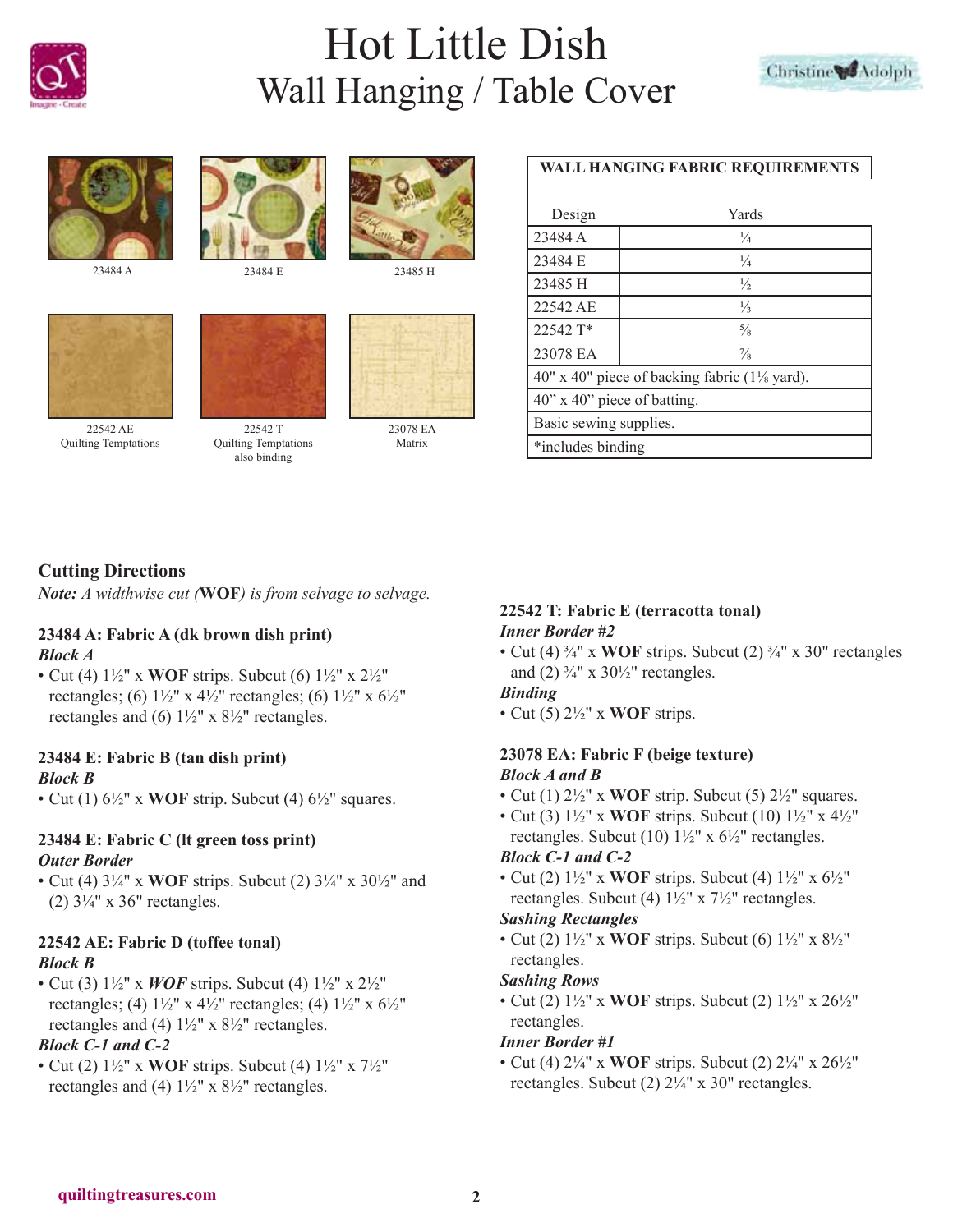



# **Quilt Instructions**

#### *Block A*

1. Referring to Diagram 1, sew one 2½" Fabric F square between two 1½" x 2½" Fabric A rectangles for Unit A. Sew one 1½" x 4½" Fabric A rectangle to the top and bottom of Unit A. Unit A should measure 4½" square. Diagram 1



2. Referring to Diagram 2, sew Unit A between two  $1\frac{1}{2}$ " x  $4\frac{1}{2}$ " Fabric F rectangles for Unit B. Sew one  $1\frac{1}{2}$ " x  $6\frac{1}{2}$ " Fabric F rectangle to the top and bottom of Unit B. Unit B should measure 6½" square.

Diagram 2



3. Referring to Diagram 3, sew Unit B between two  $1\frac{1}{2}$ "  $x 6\frac{1}{2}$ " Fabric A rectangles for Unit C. Sew one  $1\frac{1}{2}$ " x 8½" Fabric A rectangle to the top and bottom of Unit C. Block A should measure 8½" square. Make a total of 3 Block A.

Diagram 3



## *Block B*

- 4. Referring to Diagram 1, sew one 2½" Fabric F square between two 1½" x 2½" Fabric D rectangles for Unit A. Sew one  $1\frac{1}{2}$ " x  $4\frac{1}{2}$ " Fabric D rectangle to the top and bottom of Unit A. Unit A should measure 4½" square.
- 5. Referring to Diagram 2, sew Unit A between two  $1\frac{1}{2}$ " x  $4\frac{1}{2}$ " Fabric F rectangles for Unit B. Sew one  $1\frac{1}{2}$ " x  $6\frac{1}{2}$ " Fabric F rectangle to the top and bottom of Unit B. Unit B should measure 6½" square.

6. Referring to Diagram 3, sew Unit B between two  $1\frac{1}{2}$ " x 6½" Fabric D rectangles for Unit C. Sew one 1½" x 8½" Fabric D rectangle to the top and bottom of Unit C. Block B should measure 8½" square. Make a total of 2 Block B.

### *Block C-1*

7. Referring to Diagram 4 and noting orientation of the pieces, sew one  $1\frac{1}{2}$ " x  $6\frac{1}{2}$ " Fabric F rectangle to the right side of one 6½" Fabric B square for Unit D. Sew one 1½" x 7½" Fabric F rectangle to the top of Unit D. Sew one  $1\frac{1}{2}$ " x  $7\frac{1}{2}$ " Fabric D rectangle to the right side of Unit D. Sew one 1½" x 8½" Fabric D rectangle to the top of Unit D. Block C-1 should measure 8½" square. Diagram 4



## *Block C-2*

8. Referring to Diagram 5 and noting orientation of the pieces, sew one 1½" x 6½" Fabric F rectangle to the left side of one 6½" Fabric B square for Unit E. Sew one 1½" x 7½" Fabric F rectangle to the bottom of Unit E. Sew one 1½" x 7½" Fabric D rectangle to the left side of Unit E. Sew one  $1\frac{1}{2}$ " x  $8\frac{1}{2}$ " Fabric D rectangle to the bottom of Unit E. Block C-2 should measure 8½" square.

Diagram 5